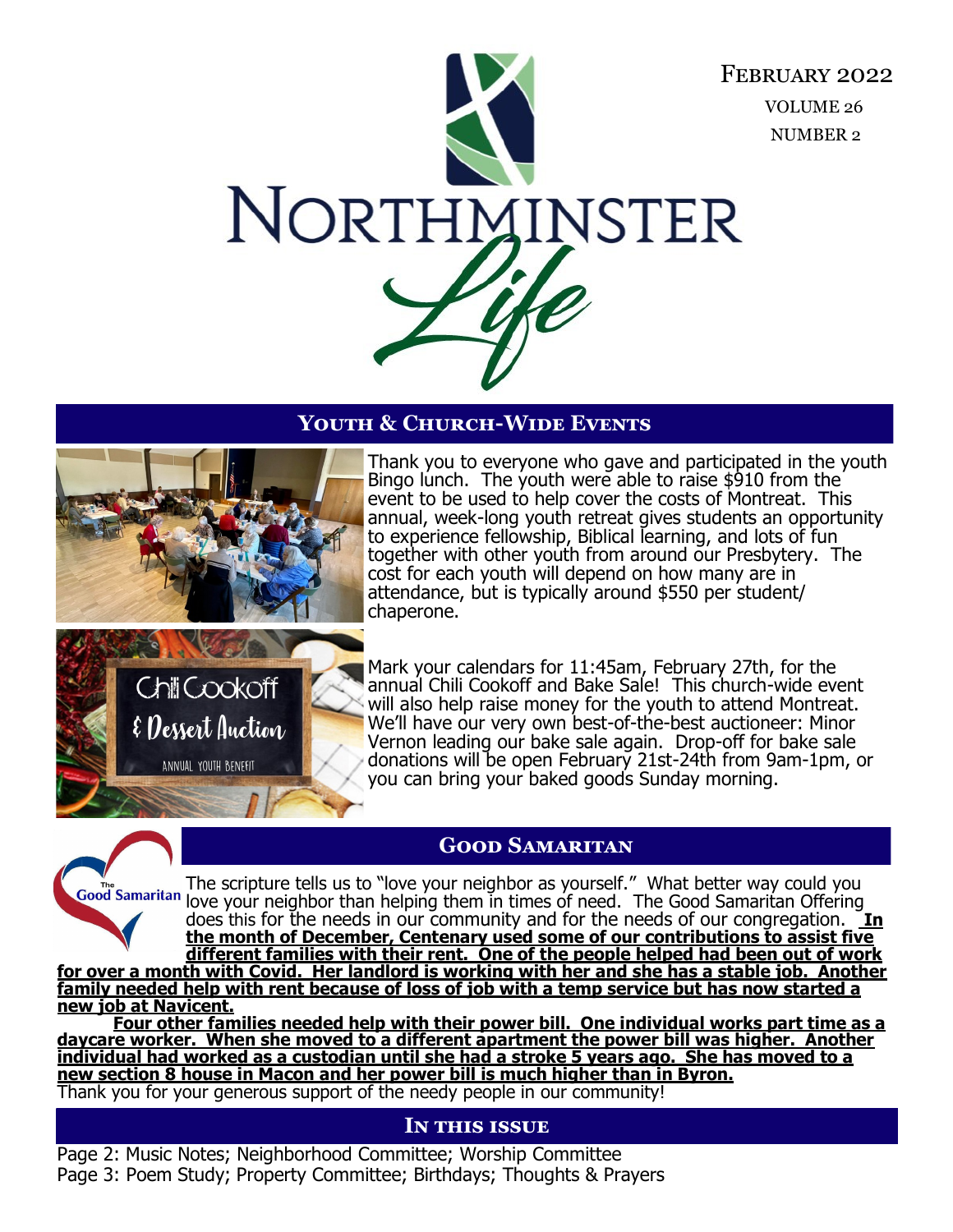## **Music Notes**



We wrapped up 2021 with a wonderful Christmas celebration at the church, through our annual Lessons and Carols service, and as a music ministry at our annual Christmas party. Our chancel choir singers, bell choir ringers, and special musicians are a blessing to our church. We have been blessed to have special musicians, Colony IV Brass, who brought their joyous sounds to our sanctuary

over the holiday season. Thank you to each of our music ministry members. If you've been considering singing with the choir, please join us Sunday mornings at 10:00am in the choir loft. There is no need for a commitment - simply come when you can! If you're thinking about joining the bell choir, please join us for rehearsal on Wednesday evenings at 5pm downstairs in the bell choir room (at the back of the building). All are welcome! We hope that 2022 holds peace, joy, and beautiful music for each of you.

## **Neighborhood Committee**



The Northminster Neighborhood Committee is working to purchase a washer and dryer for the Rosa Taylor clothes closet. Not only do some of the students, particularly those in younger grades and special education, face special needs including an opportunity to remain in clean clothes throughout their school day. This committee has been diligently helping to make sure the clothes closet is stocked with school uniforms (purchased from local clothing banks), new socks, and new undergarments for students. With access to a washer and dryer, faculty can make sure they are getting the most out of the clothes closet. The Neighborhood Committee asks for your help in providing these much needed appliances. Our goal is to raise \$2,000. We will be collecting the money from now until March 6.

One option for giving is to use credit card points to donate gift cards. We will purchase the washer and dryer from Lowe's.

## **Worship Committee Announcements**



**Flowers, Flowers, Everywhere!** In the gloom of winter, let's remember the joy that flowers bring! Celebrate your special occasion or loved one by placing flowers in the sanctuary on Sunday. Use the sign-up sheet in the hallway or call the church office.



#### **Wanted: Greeters and Ushers**

We are compiling a list of individuals to serve both as greeters/ushers each Sunday. Please call Jan Hirsh at 478-952-6480 or email at jhirsh1020@gmail.com to add your name to the list.



#### **Communion**

We are officially reinstating our practice of having the Lord's Supper on there first Sunday of every month. In lieu of Ralph's trip to Pennsylvania to support Deb in attendance of her mother's funeral, we will be postponing the February communion to the second Sunday. Join us on February 13.